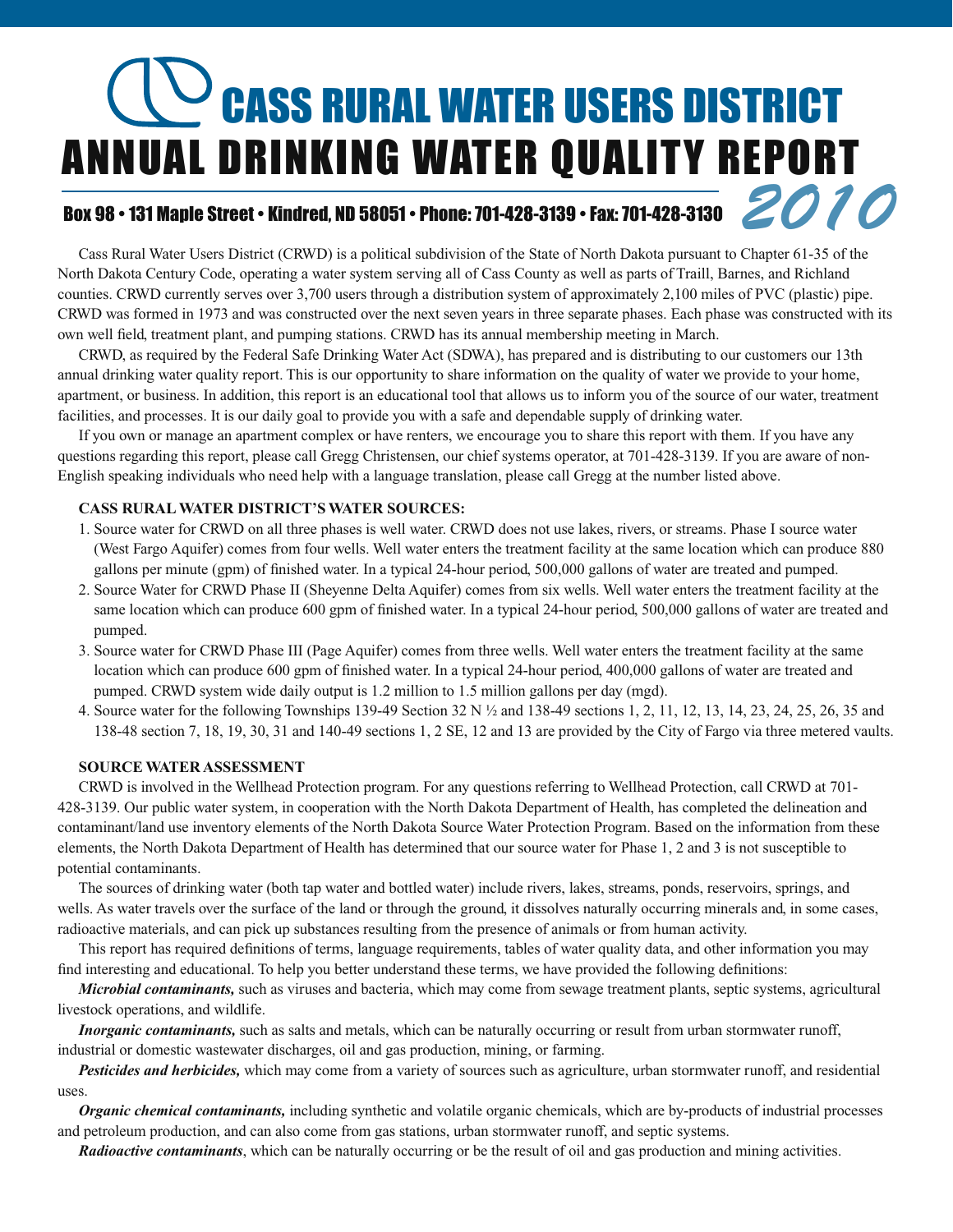#### **ENSURING SAFE WATER**

In order to ensure that tap water is safe to drink, the Environmental Protection Agency (EPA) prescribes regulations which limit the amount of certain contaminants in water provided by public water systems. The Food and Drug Administration (FDA) regulations establish limits for contaminants in bottled water which must provide the same protection for public health.

Drinking water, including bottled water, may reasonably be expected to contain at least small amounts of some contaminants. The presence of contaminants does not necessarily indicate that water poses a health risk. More information about contaminants and potential health effects can be obtained by calling the EPA's Safe Drinking Water hotline at 1-800-426-4791.

Some people may be more vulnerable to contaminants in drinking water than the general population. Immuno-compromised persons such as persons with cancer undergoing chemotherapy, persons who have undergone organ transplants, people with HIV/AIDS or other immune system disorders, some elderly, and infants can be particularly at risk from infection. These people should seek advice about drinking water from their health care providers. EPA/Center for Disease Control and Prevention guidelines on appropriate means to lessen the risk of infection by Cyptosporidium and other microbial contaminants are available from the Safe Drinking Water Hotline at 1-800-426-4791.

In the following tables, you will find many terms and abbreviations you may not be familiar with. To help you understand these terms we've provided the following definitions:

*Maximum Contaminant Level Goal (MCLG)* – The level of a contaminant in drinking water below which there is no known or expected risk to health. MCLGs allow for a margin of safety.

*Maximum Contaminant Level (MCL)* – The highest level of contaminant that is allowed in drinking water. MCLs are set as close to the MCLGs as feasible using the best available treatment technology.

*Maximum Residual Disinfectant Level Goal (MRDLG)* – The level of a drinking water disinfectant below which there is no known or expected risk to health. MRDLGs do not reflect the benefits of the use of disinfectants to control microbial contaminants.

*Maximum Residual Disinfectant Level (MRDL)* – The highest level of a disinfectant allowed in drinking water. There is convincing evidence that addition of a disinfectant is necessary for control of microbial contaminants.

*Treatment Technique (TT)* – A required process intended to reduce the level of contaminant in drinking water.

*Action Level (AL)* – The concentration of a contaminant, which if exceeded, triggers treatment or other requirements which a water system must follow.

*Non-Applicable (N/A)* – Does not apply.

*Parts per million (ppm) or Milligrams per liter (mgl)* – One part per million corresponds to one minute in two years or a single penny in \$10,000.

*Parts per billion (ppb) or Micrograms per liter (ugl)* – One part per billion corresponds to one minute in 2,000 years, or a single penny in \$10 million.

*Picocuries per liter (pcil)* – Picocuries per liter is a measure of the radioactivity in water.

MCLs are set at very stringent levels. To understand the health effects described for many regulated contaminants, a person would have to drink two liters of water every day at the MCL level for a lifetime to have a one-in-a-million chance of having the described health effect.

 EPA requires monitoring of more than 80 drinking water contaminants. Those contaminants listed in the following tables are the only contaminants detected in your drinking water.

#### **Table of Detected Regulated Contaminants The data presented is for 2010 or the most recent in accordance with the state and federal regulations.**

|         | 2010 TEST RESULTS OF "DETECTED" REGULATED CONTAMINANTS<br>090-1060 Phase I                                                                                                                                                       |    |               |     |     |             |     |                                                                 |  |  |  |  |
|---------|----------------------------------------------------------------------------------------------------------------------------------------------------------------------------------------------------------------------------------|----|---------------|-----|-----|-------------|-----|-----------------------------------------------------------------|--|--|--|--|
|         | Inorganic Contaminants                                                                                                                                                                                                           |    |               |     |     |             |     |                                                                 |  |  |  |  |
| Date    | <b>MCLG</b><br><b>MCL</b><br><b>Violation</b><br>Unit of<br><b>Likely Source of</b><br>Inorganic<br>Level<br>Range of<br>Contamination<br>Yes/No<br><b>Contaminants</b><br><b>Detection</b><br><b>Measure</b><br><b>Detected</b> |    |               |     |     |             |     |                                                                 |  |  |  |  |
| 7/22/09 | Corrosion of household plumbing, erosion of<br>N/A<br>0.715<br>N/A<br>$AL=1.3$ ppm<br>$Copper*$<br>N <sub>0</sub><br>ppm<br>90th%<br>natural deposits                                                                            |    |               |     |     |             |     |                                                                 |  |  |  |  |
| 7/22/09 | Lead*                                                                                                                                                                                                                            | No | 1.54<br>90th% | ppb | N/A | $AL=15$ ppb | N/A | Corrosion of household plumbing, erosion of<br>natural deposits |  |  |  |  |

\*No sites exceeded action level for copper and lead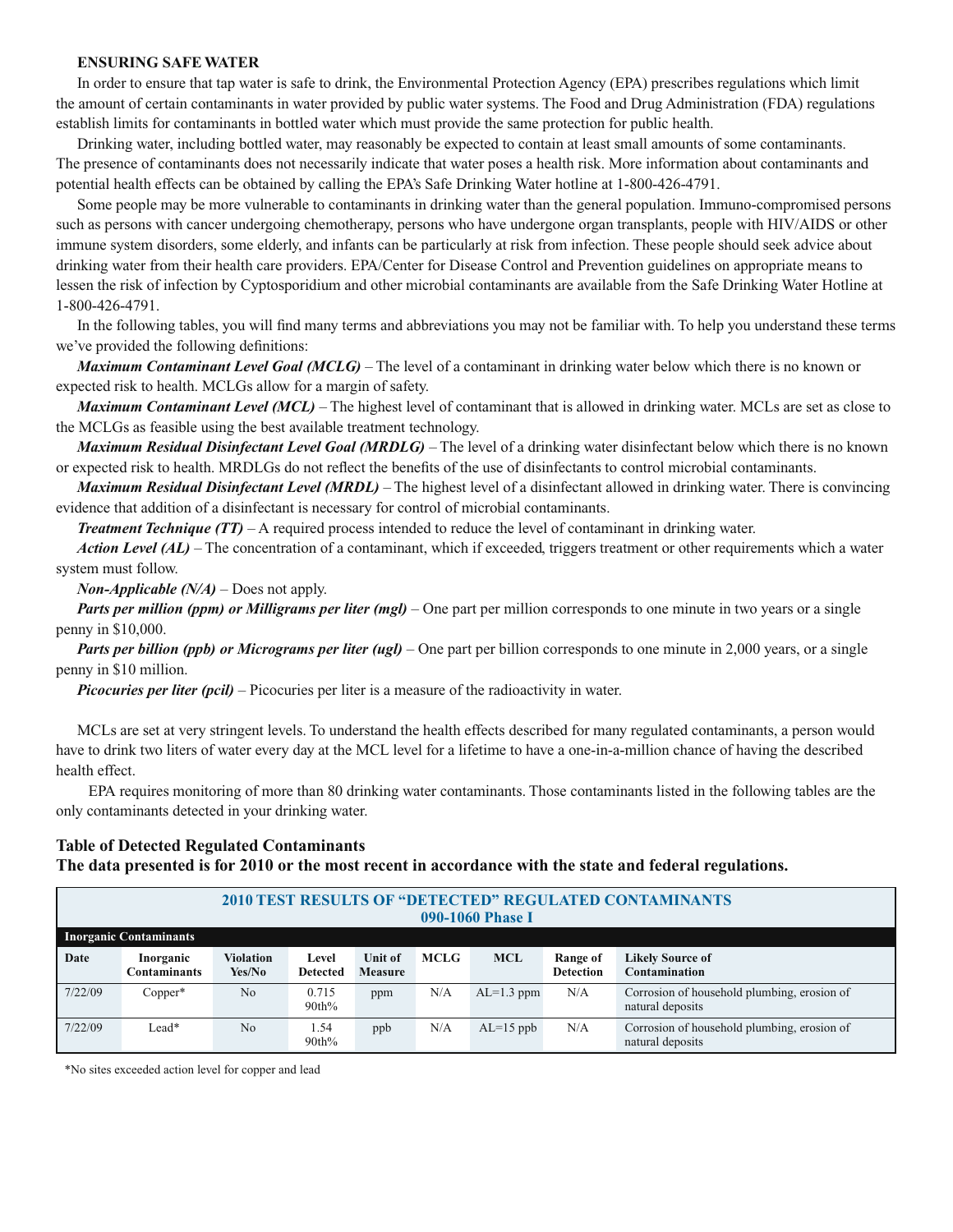|                      | <b>Inorganic Contaminants</b>                     |                            |                                 |                                  |                |                |                              |                                                                                                                           |
|----------------------|---------------------------------------------------|----------------------------|---------------------------------|----------------------------------|----------------|----------------|------------------------------|---------------------------------------------------------------------------------------------------------------------------|
| Date                 | Inorganic<br><b>Contaminants</b>                  | <b>Violation</b><br>Yes/No | <b>Level</b><br><b>Detected</b> | <b>Unit of</b><br><b>Measure</b> | <b>MCLG</b>    | <b>MCL</b>     | Range of<br><b>Detection</b> | <b>Likely Source of</b><br>Contamination                                                                                  |
| 5/13/10              | Arsenic                                           | N <sub>0</sub>             | 1.1                             | ppb                              | $\mathbf{0}$   | 10             | N/A                          | Runoff from orchards, erosion of natural deposits,<br>glass and electonic factory runoff                                  |
| 3/16/09              | Barium                                            | N <sub>0</sub>             | 0.171                           | ppm                              | 2              | $\overline{2}$ | N/A                          | Discharge of drilling wastes, disharge from metal<br>refineries, erosion of natural deposits                              |
| 3/16/09              | Chromium                                          | N <sub>0</sub>             | 1.56                            | ppb                              | 100            | 100            | N/A                          | Discharge from steel and pulp mills,<br>erosion of natural deposits                                                       |
| 3/16/09              | Flouride                                          | N <sub>0</sub>             | 1.2                             | ppm                              | $\overline{4}$ | $\overline{4}$ | N/A                          | Erosion of natural deposits,<br>water additive to promote strong teeth,<br>discharge of fertilizer and aluminum factories |
| 2/22/10              | Nitrate-Nitrite                                   | N <sub>0</sub>             | 0.08                            | ppm                              | 10             | 10             | N/A                          | Run off of fertilizer use,<br>erosion of natural deposits                                                                 |
| 3/16/09              | Selenium                                          | N <sub>0</sub>             | 1.06                            | ppb                              | 50             | 50             | N/A                          | Discharge from petroleum and metal refineries,<br>erosion of natural deposits, discharge from mines                       |
|                      | <b>Radioactive Contaminants</b>                   |                            |                                 |                                  |                |                |                              |                                                                                                                           |
| Date                 | Inorganic<br><b>Contaminants</b>                  | <b>Violation</b><br>Yes/No | <b>Level</b><br><b>Detected</b> | <b>Unit of</b><br><b>Measure</b> | <b>MCLG</b>    | <b>MCL</b>     | Range of<br><b>Detection</b> | <b>Likely Source of</b><br>Contamination                                                                                  |
| 1/8/09               | Gross Alpha,<br>Including RA,<br>Excluding RN & U | N <sub>0</sub>             | 4.77                            | PCI/L                            | 15             | 15             | N/A                          | Erosion of natural deposits                                                                                               |
| 1/8/09               | Radium, Combined<br>(226, 228)                    | N <sub>0</sub>             | 0.779                           | PCI/L                            |                | 5              | N/A                          | Erosion of natural deposits                                                                                               |
| 1/8/09               | Uranium, Combined                                 | N <sub>0</sub>             | 0.63                            | ppb                              |                | 30             | N/A                          | Erosion of natural deposits                                                                                               |
| <b>Disinfectants</b> |                                                   |                            |                                 |                                  |                |                |                              |                                                                                                                           |
| 5/31/10              | Chlorine                                          | N <sub>0</sub>             | 2.3                             | ppm                              | 4              | $\overline{4}$ | 1.5 to 2.9                   | Water additive used to control microbes                                                                                   |

|                                                                                                                                                            | <b>2010 TEST RESULTS OF "DETECTED" REGULATED CONTAMINANTS</b><br>090-1124 Phase II                                                                                                                    |                |     |                                                                 |  |  |  |  |  |  |  |  |  |
|------------------------------------------------------------------------------------------------------------------------------------------------------------|-------------------------------------------------------------------------------------------------------------------------------------------------------------------------------------------------------|----------------|-----|-----------------------------------------------------------------|--|--|--|--|--|--|--|--|--|
| Date                                                                                                                                                       | <b>MCLG</b><br><b>MCL</b><br>Contaminants<br>Violation<br><b>Likely Source of</b><br>Unit of<br>Range of<br>Level<br>Contamination<br>Yes/No<br><b>Detection</b><br><b>Detected</b><br><b>Measure</b> |                |     |                                                                 |  |  |  |  |  |  |  |  |  |
| 7/22/09                                                                                                                                                    | $Copper*$                                                                                                                                                                                             | N <sub>0</sub> | N/A | Corrosion of household plumbing,<br>erosion of natural deposits |  |  |  |  |  |  |  |  |  |
| 7/22/09<br>N/A<br>N <sub>0</sub><br>N/A<br>Corrosion of household plumbing,<br>Lead*<br>1.46<br>$AL=15$ ppb<br>ppb<br>erosion of natural deposits<br>90th% |                                                                                                                                                                                                       |                |     |                                                                 |  |  |  |  |  |  |  |  |  |

\*No sites exceeded action level for copper and lead

|         | <b>Inorganic Contaminants</b>    |                            |                          |                           |                |                |                              |                                                                                                              |
|---------|----------------------------------|----------------------------|--------------------------|---------------------------|----------------|----------------|------------------------------|--------------------------------------------------------------------------------------------------------------|
| Date    | Inorganic<br><b>Contaminants</b> | <b>Violation</b><br>Yes/No | Level<br><b>Detected</b> | Unit of<br><b>Measure</b> | <b>MCLG</b>    | <b>MCL</b>     | Range of<br><b>Detection</b> | <b>Likely Source of</b><br>Contamination                                                                     |
| 5/19/10 | Arsenic                          | No                         | 2.49                     | ppb                       | $\mathbf{0}$   | 10             | N/A                          | Runoff of orchards,<br>glass and electrical factory runoff,<br>erosion of natural deposits                   |
| 3/16/09 | Barium                           | No                         | 0.164                    | ppm                       | $\overline{c}$ | 2              | N/A                          | Discharge of drilling wastes, disharge from metal<br>refineries, erosion of natural deposits                 |
| 3/16/09 | Chromium                         | No                         | 1.37                     | ppb                       | 100            | 100            | N/A                          | Discharge from steel and pulp mills, erosion of<br>natural deposits                                          |
| 3/16/09 | Flouride                         | No                         | 1.15                     | ppm                       | $\overline{4}$ | $\overline{4}$ | N/A                          | Erosion of natural deposits, water additive to<br>promote strong teeth, discharge of fertilizer<br>factories |
| 2/22/10 | Nitrate-Nitrate                  | N <sub>o</sub>             | 0.2                      | ppm                       | 10             | 10             | N/A                          | Runoff for fertilizer use, erosion of natural<br>deposits                                                    |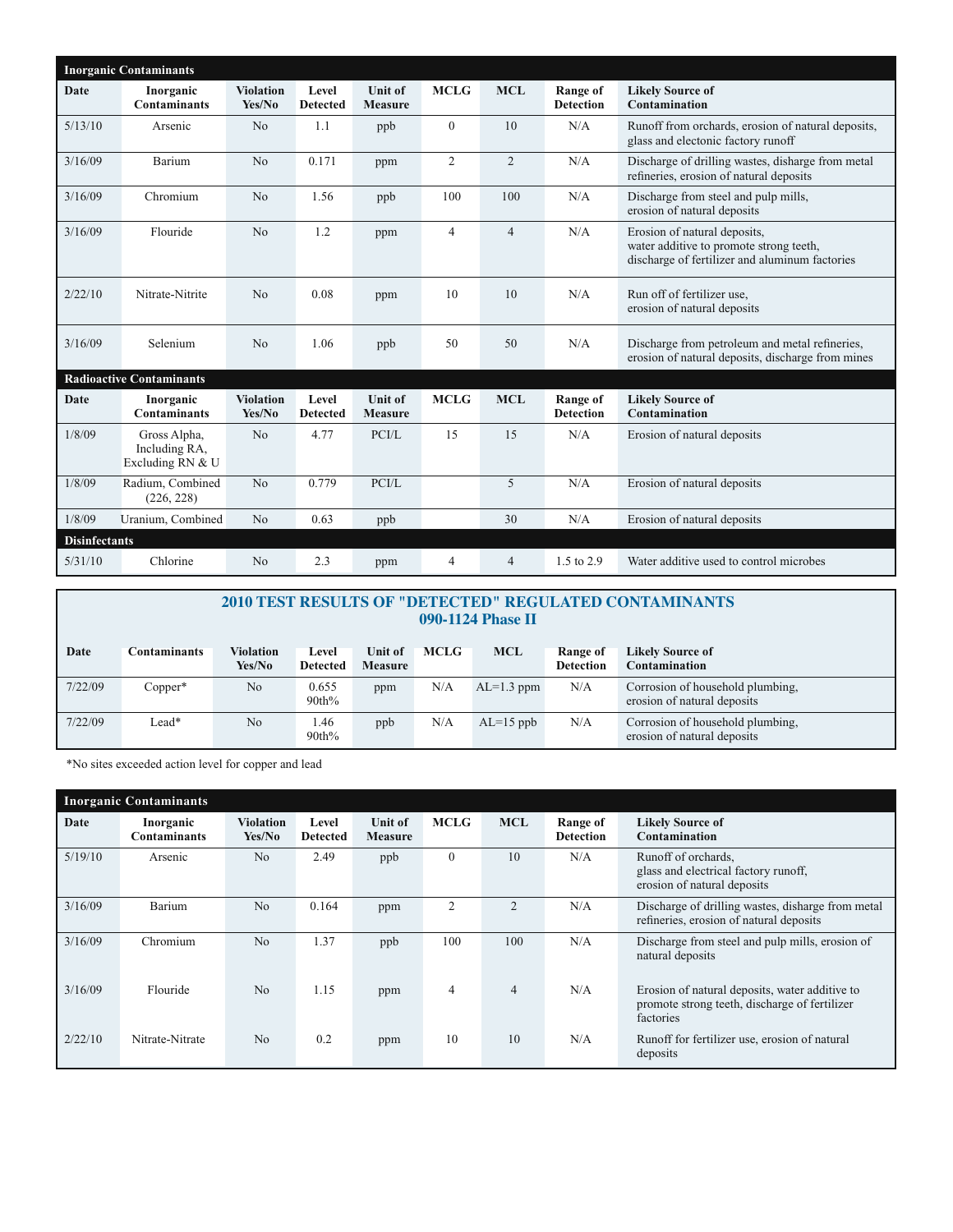|                      | <b>Radioactive Contaminants</b>                  |                            |                          |                           |                |                |                              |                                                 |  |  |  |  |  |
|----------------------|--------------------------------------------------|----------------------------|--------------------------|---------------------------|----------------|----------------|------------------------------|-------------------------------------------------|--|--|--|--|--|
| Date                 | <b>Contaminants</b>                              | <b>Violation</b><br>Yes/No | Level<br><b>Detected</b> | Unit of<br><b>Measure</b> | <b>MCLG</b>    | <b>MCL</b>     | Range of<br><b>Detection</b> | <b>Likely Source of</b><br><b>Contamination</b> |  |  |  |  |  |
| 7/27/10              | Gross Alpha,<br>Including RA<br>Excluding RN & U | N <sub>0</sub>             | 0.33                     | pCi/l                     | 15             | 15             | N/A                          | Erosion of natural deposits                     |  |  |  |  |  |
| 7/27/10              | Radium, Combined<br>(226, 228)                   | N <sub>0</sub>             | 0.453                    | pCi/1                     |                | 5              | N/A                          | Erosion of natural deposits                     |  |  |  |  |  |
| 7/27/10              | Uranium, Combined                                | N <sub>0</sub>             | 2.2                      | ppb                       |                | 30             | N/A                          | Erosion of natural deposits                     |  |  |  |  |  |
| <b>Disinfectants</b> |                                                  |                            |                          |                           |                |                |                              |                                                 |  |  |  |  |  |
| 3/31/10              | Chlorine                                         | N <sub>0</sub>             | 1.3                      | ppm                       | $\overline{4}$ | $\overline{4}$ | $0.9 \text{ to } 2.7$        | Water additive used to control microbes         |  |  |  |  |  |

| <b>2010 TEST RESULTS OF "DETECTED" REGULATED CONTAMINANTS</b> |  |
|---------------------------------------------------------------|--|
| 090-1131 Phase III                                            |  |

| Lead/Copper |              |                            |                          |                           |             |              |                              |                                                                  |  |  |  |
|-------------|--------------|----------------------------|--------------------------|---------------------------|-------------|--------------|------------------------------|------------------------------------------------------------------|--|--|--|
| Date        | Contaminants | <b>Violation</b><br>Yes/No | Level<br><b>Detected</b> | Unit of<br><b>Measure</b> | <b>MCLG</b> | <b>MCL</b>   | Range of<br><b>Detection</b> | <b>Likely Source of</b><br>Contamination                         |  |  |  |
| 7/22/09     | Copper*      | N <sub>o</sub>             | 0.679<br>90th%           | ppm                       | N/A         | $AL=1.3$ ppm | N/A                          | Corrosion of household plumbing, erosion of<br>natural deposits* |  |  |  |
| 7/22/09     | Lead*        | N <sub>0</sub>             | 1.53<br>90th%            | ppb                       | N/A         | $AL=15$ ppb  | N/A                          | Corrosion of household plumbing, erosion of<br>natural deposits* |  |  |  |

\*No sites exceeded action level for copper and lead

|                      | <b>Inorganic Contaminants</b>                    |                            |                          |                                  |                |                |                              |                                                                                                              |
|----------------------|--------------------------------------------------|----------------------------|--------------------------|----------------------------------|----------------|----------------|------------------------------|--------------------------------------------------------------------------------------------------------------|
| Date                 | Inorganic<br><b>Contaminants</b>                 | <b>Violation</b><br>Yes/No | Level<br><b>Detected</b> | <b>Unit of</b><br><b>Measure</b> | <b>MCLG</b>    | <b>MCL</b>     | Range of<br><b>Detection</b> | <b>Likely Source of</b><br>Contamination                                                                     |
| 5/17/10              | Arsenic                                          | N <sub>0</sub>             | 6.17                     | ppb                              | $\mathbf{0}$   | 10             |                              | Runoff of orchards, glass and electrical factory<br>runoff, erosion of natural deposits                      |
| 3/9/09               | Barium                                           | N <sub>o</sub>             | 0.0427                   | ppm                              | $\overline{2}$ | 2              | N/A                          | Discharge of drilling wastes, disharge from metal<br>refineries, erosion of natural deposits                 |
| 3/9/09               | Flouride                                         | N <sub>0</sub>             | 1.08                     | ppm                              | $\overline{4}$ | $\overline{4}$ | N/A                          | Erosion of natural deposits, water additive to<br>promote strong teeth, discharge of fertilizer<br>factories |
|                      | <b>Radioactive Contaminants</b>                  |                            |                          |                                  |                |                |                              |                                                                                                              |
|                      |                                                  |                            |                          |                                  |                |                |                              |                                                                                                              |
| Date                 | Inorganic<br><b>Contaminants</b>                 | <b>Violation</b><br>Yes/No | Level<br><b>Detected</b> | <b>Unit of</b><br><b>Measure</b> | <b>MCLG</b>    | <b>MCL</b>     | Range of<br><b>Detection</b> | <b>Likely Source of</b><br>Contamination                                                                     |
| 1/8/09               | Gross Alpha,<br>Including RA<br>Excluding RN & U | N <sub>0</sub>             | ND                       | pCi/1                            | 15             | 15             | N/A                          | Erosion of natural deposits                                                                                  |
| 1/8/09               | Radium, Combined<br>(226, 228)                   | N <sub>0</sub>             | 0.484                    | pCi/1                            |                | 5              | N/A                          | Erosion of natural deposits                                                                                  |
| 1/8/09               | Uranium, Combined                                | N <sub>0</sub>             | 2.67                     | ppb                              |                | 30             | N/A                          | Erosion of natural deposits                                                                                  |
| <b>Disinfectants</b> |                                                  |                            |                          |                                  |                |                |                              |                                                                                                              |

#### **2010 TEST RESULTS OF "DETECTED" REGULATED CONTAMINANTS Results provided by City of Fargo for the areas of Fargo North, Fargo South and Fargo West. Please see your specific table below for your lead, copper, TTHM and HAA5 results.**

|         | <b>Inorganic Contaminants</b> |                            |                          |                           |              |                |                              |                                                          |  |  |  |  |  |
|---------|-------------------------------|----------------------------|--------------------------|---------------------------|--------------|----------------|------------------------------|----------------------------------------------------------|--|--|--|--|--|
| Date    | Contaminants                  | <b>Violation</b><br>Yes/No | Level<br><b>Detected</b> | Unit of<br><b>Measure</b> | <b>MRDLG</b> | <b>MRDL</b>    | Range of<br><b>Detection</b> | <b>Likely Source of</b><br>Contamination                 |  |  |  |  |  |
| 6/14/10 | Barium                        | N <sub>o</sub>             | 0.0135                   | ppm                       | 2            | $\overline{2}$ | N/A                          | Runoff of fertilizer use, erosion of<br>natural deposits |  |  |  |  |  |
| 6/14/10 | Fluoride                      | N <sub>o</sub>             | 1.21                     | ppm                       | 4            | $\overline{4}$ | N/A                          | Runoff of fertilizer use, erosion of<br>natural deposits |  |  |  |  |  |
| 4/12/10 | Nitrate-Nitrite               | N <sub>o</sub>             | 1.1                      | ppm                       | 10           | 10             | N/A                          | Runoff of fertilizer use, erosion of<br>natural deposits |  |  |  |  |  |
| 6/14/10 | Selenium                      | N <sub>o</sub>             | 1.43                     | ppb                       | 50           | 50             | N/A                          | Runoff of fertilizer use, erosion of<br>natural deposits |  |  |  |  |  |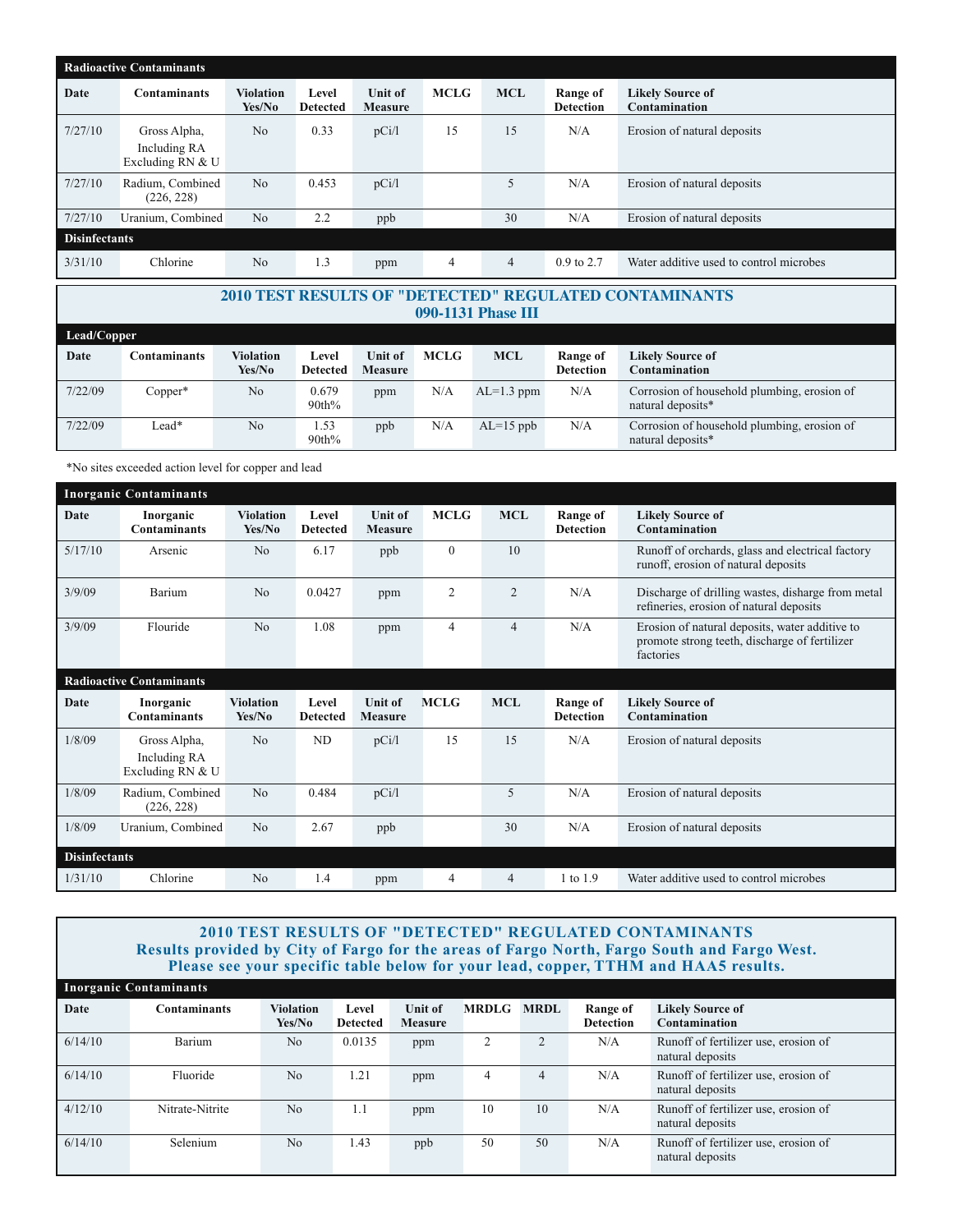#### **2010 TEST RESULTS OF "DETECTED" REGULATED CONTAMINANTS Results provided by City of Fargo for the areas of Fargo North, Fargo South and Fargo West. Please see your specific table below for your lead, copper, TTHM and HAA5 results.**

|                      | <b>Radioactive Contaminants</b>                   |                            |                          |                           |                   |                |                              |                                           |
|----------------------|---------------------------------------------------|----------------------------|--------------------------|---------------------------|-------------------|----------------|------------------------------|-------------------------------------------|
| Date                 | <b>Contaminants</b>                               | <b>Violation</b><br>Yes/No | Level<br><b>Detected</b> | Unit of<br><b>Measure</b> | <b>MRDLG MRDL</b> |                | Range of<br><b>Detection</b> | <b>Likely Source of</b><br>Contamination  |
| 2/8/10               | Gross Alpha,<br>Including RA,<br>Excluding RN & U | No                         | 0.402                    | pCi/l                     | 15                | 15             | N/A                          | Erosion of natural deposits               |
| 2/8/10               | Radium, Combined<br>(226, 228)                    | No                         | 0.546                    | pCi/l                     | 5                 |                | $\rm N/A$                    | Erosion of natural deposits               |
| 2/8/10               | Uranium, Combined                                 | $\rm No$                   | 0.6                      | ppb                       | 30                |                | N/A                          | Erosion of natural deposits               |
| <b>Disinfectants</b> |                                                   |                            |                          |                           |                   |                |                              |                                           |
| 1/31/10              | Chloramine                                        | No.                        | 3.5                      | ppm                       | 4.0               | $\overline{4}$ | 2.7 to 3.9                   | Water additive used to control microbes   |
|                      | <b>Disinfectant By-products</b>                   |                            |                          |                           |                   |                |                              |                                           |
| 10/31/10             | <b>Bromate</b>                                    | No.                        | $\overline{4}$           | ppb                       | $\boldsymbol{0}$  | 10             | ND to 15                     | By-product of drinking water disinfection |
| 12/31/10             | <b>Total Haloacetic Acids</b><br>(HAA5)           | No                         | 16                       | ppb                       | N/A               | 60             | 2.88 to 31.7                 | By-product of drinking water disinfection |
| 12/31/10             | <b>Total Trihalomethanes</b><br>(TTHM)            | No                         | 8                        | ppb                       | N/A               | 80             | 1.2 to 1.7                   | By-product of drinking water disinfection |
|                      | <b>Total Organic Carbon Removal</b>               |                            |                          |                           |                   |                |                              |                                           |
| 3/31/10              | <b>Alkalinity Source</b>                          | No                         | 381                      | MG/L                      | N/A               | N/A            | 160.00 to<br>381.00          | Naturally present in the environment      |
| 3/31/10              | Carbon, Total Organic<br>(TOC) - Finished         | No                         | 6.47                     | MG/L                      | N/A               | N/A            | 4.08 to 6.47                 | Naturally present in the environment      |
| 11/30/10             | Carbon, Total Organic<br>(TOC) - Source           | No                         | 10.7                     | MG/L                      | N/A               | N/A            | 7.21 to 10.70                | Naturally present in the environment      |
|                      | <b>Unregulated Contaminants</b>                   |                            |                          |                           |                   |                |                              |                                           |
| 6/14/10              | Alkalinity, Carbonate                             | No                         | 9                        | ppm                       | N/A               | N/A            | N/A                          | N/A                                       |
| 6/14/10              | Bicarbonate as HCO3                               | No                         | 113                      | ppm                       | N/A               | N/A            | N/A                          | N/A                                       |
| 12/13/10             | <b>Bromide</b>                                    | No                         | 0.203                    | ppm                       | N/A               | N/A            | ND to 0.203                  | N/A                                       |
| 6/14/10              | Calcium                                           | $\rm No$                   | 41.7                     | ppm                       | N/A               | N/A            | N/A                          | N/A                                       |
| 6/14/10              | Chloride                                          | $\rm No$                   | 25.6                     | ppm                       | N/A               | N/A            | N/A                          | N/A                                       |
| 6/14/10              | Conductivity @25 C<br><b>UMHOS/CM</b>             | No                         | 800                      | umho/cm                   | N/A               | N/A            | N/A                          | N/A                                       |
| 6/14/10              | Hardness, Total<br>(as CAC03)                     | No                         | 143                      | ppm                       | N/A               | N/A            | N/A                          | N/A                                       |
| 6/14/10              | Iron                                              | No                         | 0.086                    | ppm                       | N/A               | N/A            | N/A                          | N/A                                       |
| 6/14/10              | Magnesium                                         | No                         | 9.3                      | ppm                       | N/A               | N/A            | N/A                          | N/A                                       |
| 6/14/10              | Nickel                                            | No                         | 0.00184                  | ppm                       | N/A               | N/A            | $\rm N/A$                    | N/A                                       |
| 6/14/10              | PH                                                | $\rm No$                   | 8.69                     | PH                        | N/A               | N/A            | $\rm N/A$                    | N/A                                       |
| 6/14/10              | Potassium                                         | $\rm No$                   | 10.5                     | ppm                       | N/A               | $\rm N/A$      | $\rm N/A$                    | N/A                                       |
| 6/14/10              | Sodium                                            | $\rm No$                   | 104                      | ppm                       | N/A               | N/A            | $\rm N/A$                    | N/A                                       |
| 6/14/10              | Sodium Adsorption<br>Ratio                        | No                         | 3.79                     | obsyns                    | N/A               | N/A            | N/A                          | N/A                                       |
| 6/14/10              | Sulfate                                           | $\rm No$                   | 245                      | ppm                       | N/A               | N/A            | $\rm N/A$                    | N/A                                       |
| 6/14/10              | <b>TDS</b>                                        | $\rm No$                   | 500                      | ppm                       | N/A               | N/A            | $\rm N/A$                    | N/A                                       |
| 6/14/10              | $\mathop{\rm Zinc}\nolimits$                      | $\rm No$                   | 0.0141                   | ppm                       | N/A               | $\rm N/A$      | $\rm N/A$                    | N/A                                       |

#### **Bacteriological Monitoring Data**

Total Coliform Data: December had the highest percentage of Total Coliform Samples. Total Coliform Positives for that Month: 1 percent of samples collected.

#### **Surface Water Treatment Rule Monitoring Data**

Lowest Monthly Percentage of Samples Meeting Turbidity Limits=100. Highest Single Measurement = 0.19.